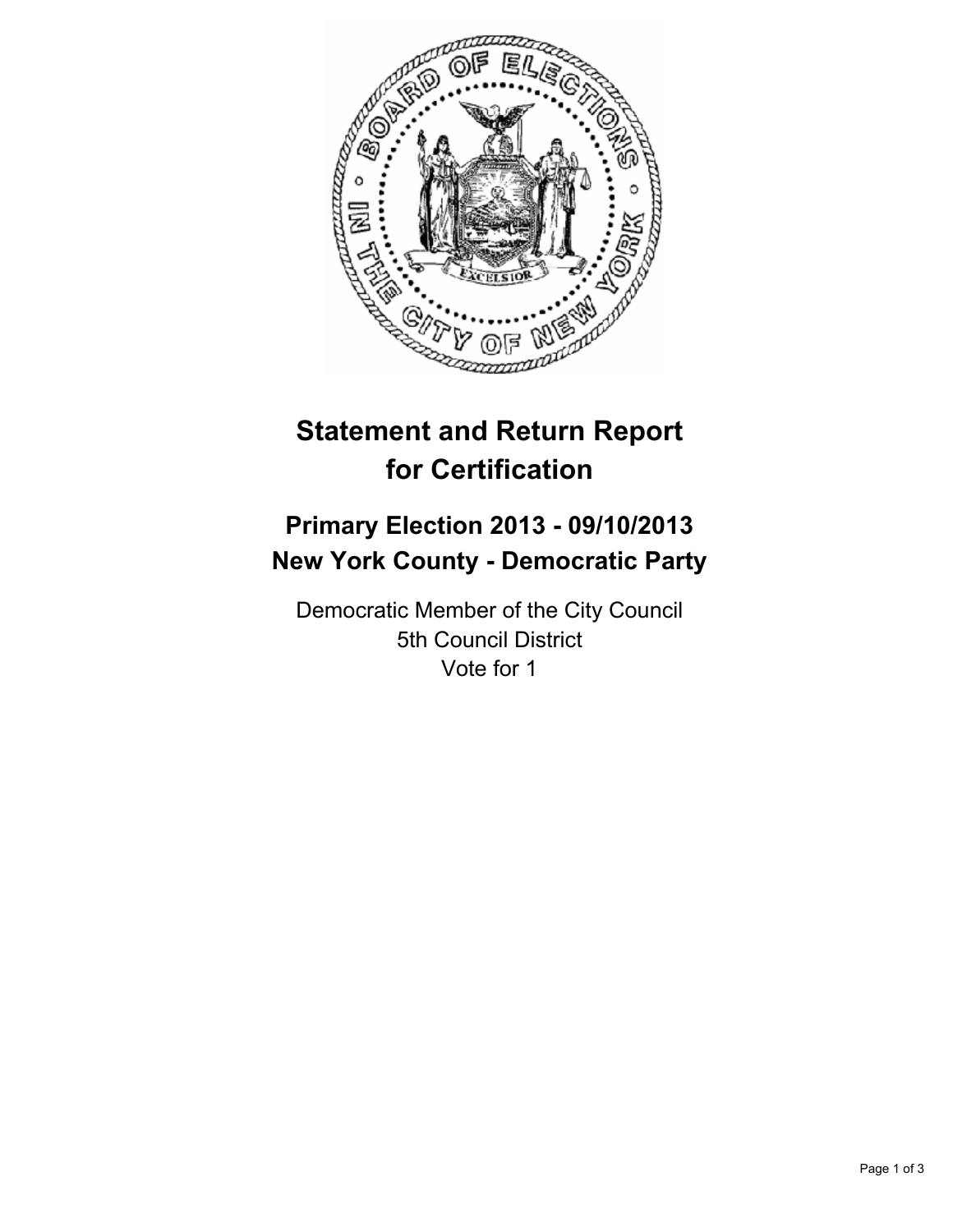

## **Assembly District 68**

| <b>EMERGENCY</b><br>ABSENTEE/MILITARY | 35       |
|---------------------------------------|----------|
|                                       |          |
| <b>FEDERAL</b>                        | 0        |
| SPECIAL PRESIDENTIAL                  | $\Omega$ |
| AFFIDAVIT                             | 34       |
| ED HARTZOG                            | 205      |
| <b>BEN KALLOS</b>                     | 443      |
| MICAH Z. KELLNER                      | 316      |
| <b>GWEN GOODWIN (WRITE-IN)</b>        |          |
| <b>Total Votes</b>                    | 965      |

#### **Assembly District 73**

| <b>Total Votes</b>        | 3,632    |
|---------------------------|----------|
| SUSAN GORELICK (WRITE-IN) |          |
| MICAH Z. KELLNER          | 1,174    |
| <b>BEN KALLOS</b>         | 1,851    |
| ED HARTZOG                | 606      |
| AFFIDAVIT                 | 52       |
| SPECIAL PRESIDENTIAL      | 0        |
| <b>FEDERAL</b>            | $\Omega$ |
| ABSENTEE/MILITARY         | 138      |
| <b>EMERGENCY</b>          | 38       |

#### **Assembly District 74**

| <b>EMERGENCY</b>            |  |
|-----------------------------|--|
| ABSENTEE/MILITARY           |  |
| FEDERAL                     |  |
| <b>SPECIAL PRESIDENTIAL</b> |  |
| AFFIDAVIT                   |  |

### **Assembly District 76**

| <b>EMERGENCY</b>            | 64       |
|-----------------------------|----------|
| ABSENTEE/MILITARY           | 432      |
| <b>FEDERAL</b>              | $\Omega$ |
| <b>SPECIAL PRESIDENTIAL</b> | 0        |
| <b>AFFIDAVIT</b>            | 111      |
| ED HARTZOG                  | 1,618    |
| <b>BEN KALLOS</b>           | 5,219    |
| MICAH Z. KELLNER            | 4,930    |
| DAVID GARLAND (WRITE-IN)    |          |
| DAVID NIR (WRITE-IN)        |          |
| ROY STOLLER (WRITE-IN)      |          |
| <b>Total Votes</b>          | 11,770   |